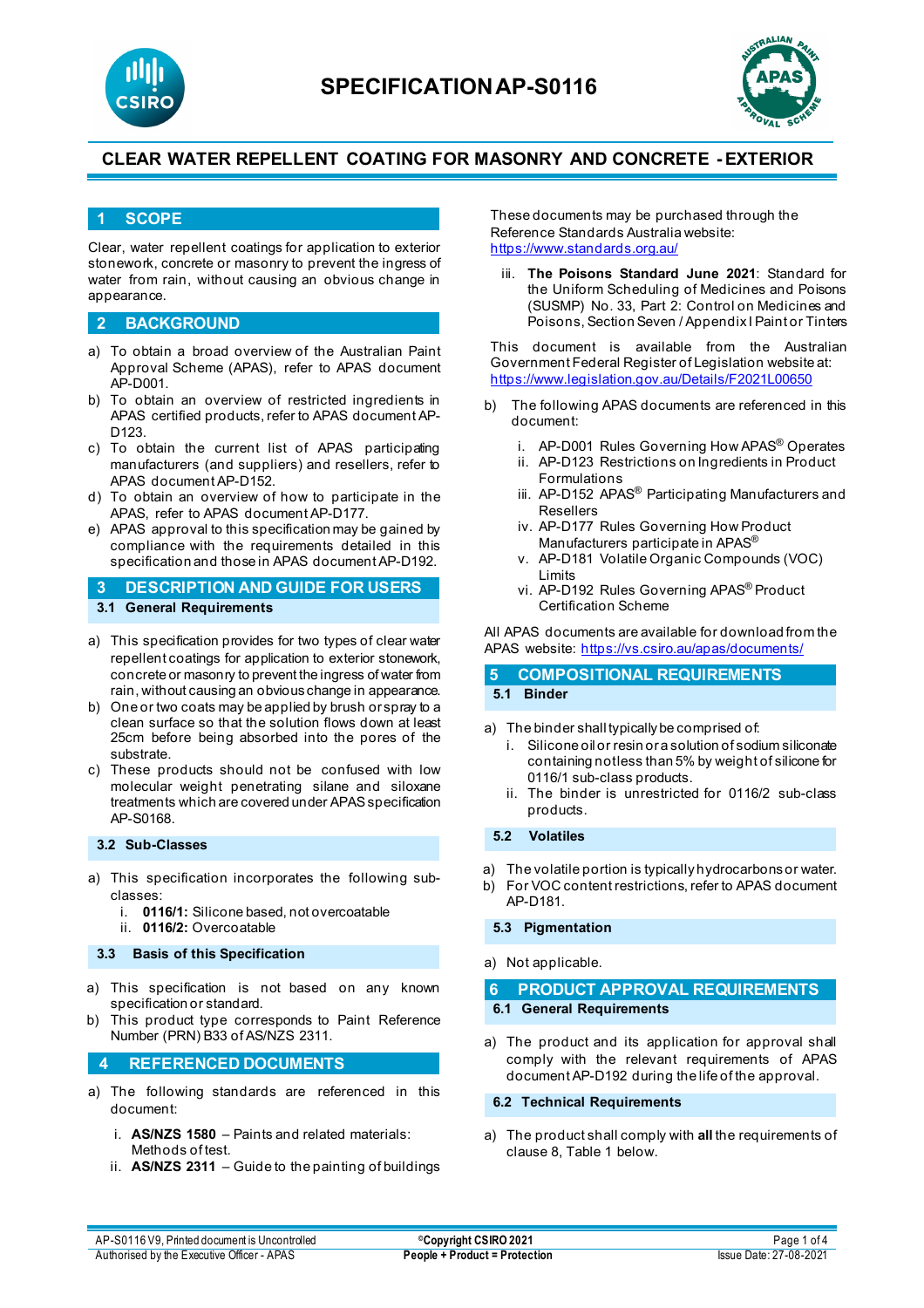



- b) The manufacturers own quality control schedule of tests and limits shall be allowed subject to the approval of the Executive Officer (EO), APAS.
- c) On request, the EO may request the results of the tests for a batch and compare these with previous batches.
- d) Density and non-volatile content by weight (NVCW) figures for each production batch of the approved product shall be within ±3% of the actual (not theoretical) figures quoted in the original product approval submission (APAS document AP-D139).
- e) Subject to compliance with all the requirements of this specification, the level of Approval appropriate to the application shall be given to the system.

## **6.3 Health and Safety Requirements**

- a) Shall not be a Schedule 1, Schedule 2 or Schedule 3 paint (SUSMP).
- b) The manufacturer's Safety Data Sheet (SDS) must be studied closely prior to using the product and complied with during use of the product.
- c) Since products may contain hydrocarbon solvents, they may be flammable and should be stored away from all sources of heat or ignition. Containers should be resealed immediately after use and good ventilation should be provided during use to minimise the risk of fire or explosion and the long-term toxic effects of absorption of the vapour into the lungs.
- d) Care should be taken to avoid contact with the skin by the use of protective clothing and barrier cream. All pumping equipment should be adequately earthed. A full-face air fed respirator should be used when spraying.
- e) Products intended for sale in Australia shall comply with all the requirements of the SUSMP. Products intended for sale in other countries shall comply with all local WHS and environmental requirements.
- f) The product shall comply with all requirements of clause 6.3 and 6.4 of APAS document AP-D192.

## **7 APPENDIX A**

#### **Test for the Effectiveness of Water Repellency**

- a) A clay brick shall be coated all round with the water repellent in accordance with the manufacturer's instructions and allowed to dry for 7 days.
- b) The coated brick, together with an untreated brick, shall be weighed and then placed in a tray and the tray filled with water to a depth of 25 mm.
- c) After 7 days, the bricks shall be removed from the tray, patted dry with suitable towelling and reweighed. The change in mass shall be expressed as a percentage.
- d) The water repellent coating shall be deemed acceptable providing that the water absorption of the treated brick is less than 0.5% and that of the untreated brick is more than 5.0%.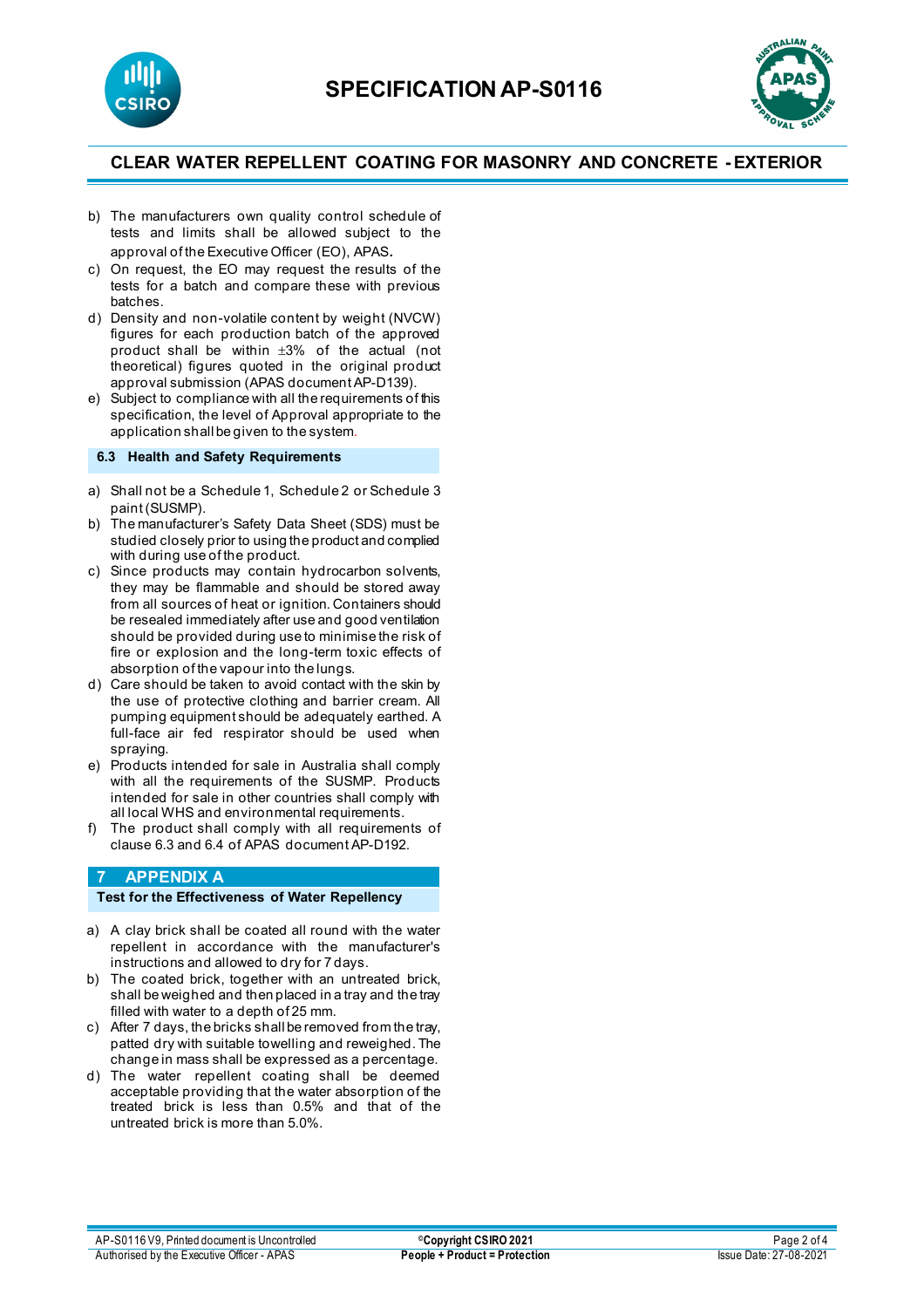



# **8 TABLE 1: PERFORMANCE PROPERTIES**

| <b>TEST</b>                                   | <b>AS/NZS</b><br>1580<br><b>METHOD</b> | <b>REQUIREMENTS</b>                                                                                                                                                                                                                                              |
|-----------------------------------------------|----------------------------------------|------------------------------------------------------------------------------------------------------------------------------------------------------------------------------------------------------------------------------------------------------------------|
| Preliminary Examination                       | 103.1                                  | To be readily reincorporated and shall be free of coarse particles, gel<br>and foreign matter.                                                                                                                                                                   |
| Effectiveness of Water Repellency             | Clause 7,<br>Appendix<br>A             | Refer Appendix A for full test and results requirements.                                                                                                                                                                                                         |
| Overcoating Properties after 7 days<br>Drying | 404.1<br>408.4                         | A coat of latex paint complying with APAS specification AP-S0280/1<br>shall be applied. After 24 hours, shall be examined for any film<br>defects or poor adhesion.<br>There shall be no visible defects and adhesion shall not have a<br>rating greater than 2. |
| Reincorporation After Storage                 | 211.2                                  | To comply with all the preceding requirements after 12 months<br>storage at ambient temperature.                                                                                                                                                                 |
| <b>VOC Content</b>                            | <b>APAS</b><br>AP-D181                 | Refer to APAS document AP-D181 for method and limits.<br>If the APAS specification is not listed on AP-D181, a declaration of<br>VOC content is still required.                                                                                                  |